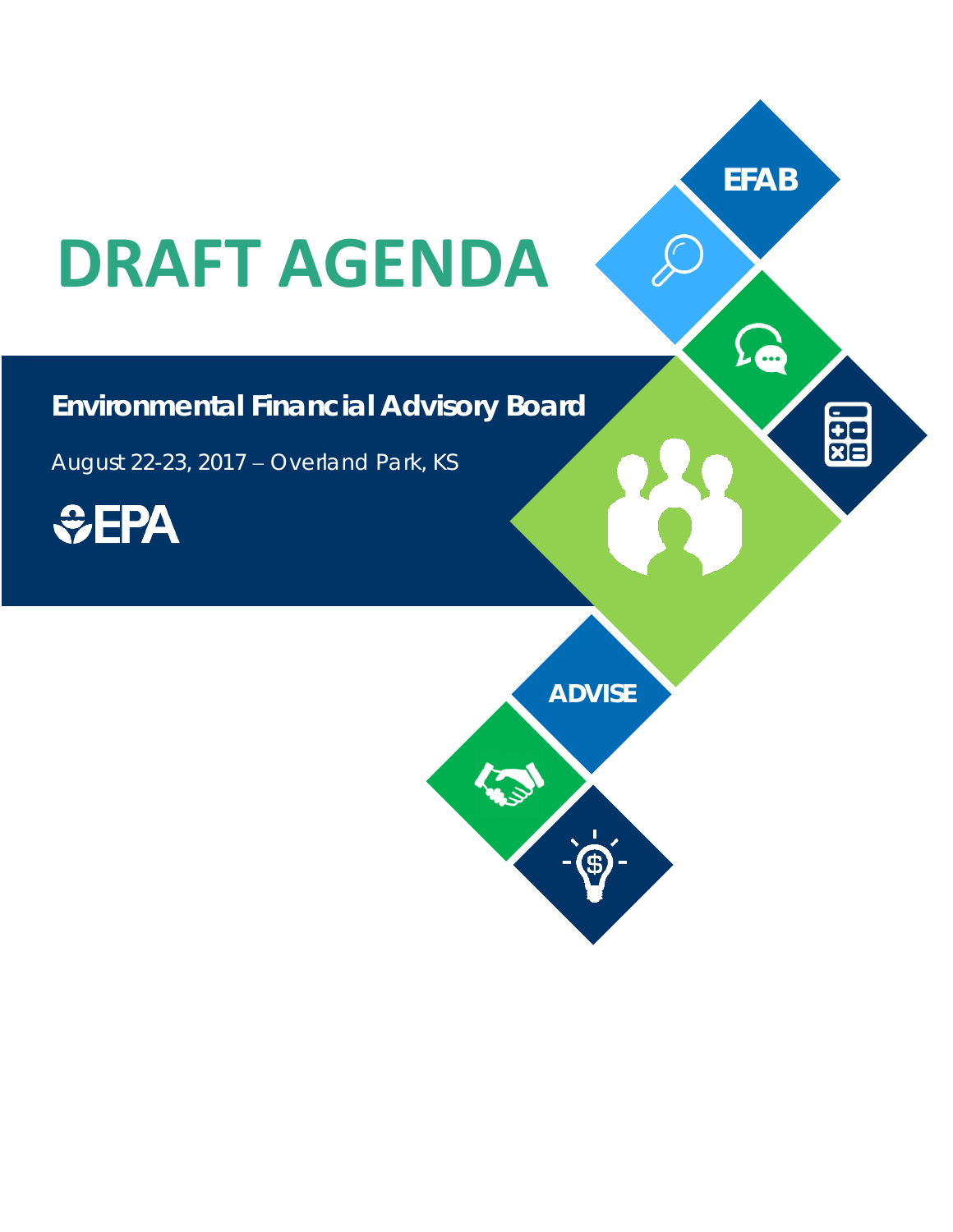## **Environmental Financial Advisory Board**

August 22-23, 2017 Kansas City Marriott Overland Park

## **DRAFT AGENDA**

| <b>AUGUST 22, 2017</b>              |                                                                                                                                                                                                                   |
|-------------------------------------|-------------------------------------------------------------------------------------------------------------------------------------------------------------------------------------------------------------------|
| 1:30 pm $-$ 2:00 pm                 | <b>INTRODUCTIONS and OPENING REMARKS</b><br>Mike Shapiro, EFAB Designated Federal Official<br>Tom Liu, EFAB Interim Chair<br>Jim Gebhardt, Director, Water Infrastructure and<br><b>Resiliency Finance Center</b> |
| $2:00 \text{ pm} - 2:30 \text{ pm}$ | <b>WELCOME TO KANSAS CITY</b><br><b>EPA REGION 7 PRIORITIES</b><br>Ed Chu, Acting Regional Administrator                                                                                                          |
| $2:30$ pm $-3:00$ pm                | <b>INFRASTRUCTURE CONSIDERATIONS FOR THE NEXT 3 YEARS</b><br>Andrew Sawyers, Director<br>EPA, Office of Wastewater Management                                                                                     |
| $3:00 \text{ pm} - 3:15 \text{ pm}$ | <b>BREAK</b>                                                                                                                                                                                                      |
| $3:15$ pm $-3:45$ pm                | <b>REPORT OUT: Financing Domestic Recycling Programs</b><br>Jeff Hughes, Co-chair<br>Bill Cobb, Co-chair<br>EPA Client: Office of Land and Emergency Management                                                   |
| $3:45$ pm $-4:15$ pm                | <b>REPORT OUT: Public-Private Partnerships for Water Infrastructure Projects</b><br>Lisa Daniel, Co-chair<br>Richard Weiss, Co-chair<br>EPA Client: Office of Water (WIRFC)                                       |
| 4:15 pm $-$ 4:30 pm                 | <b>REPORT OUT: NEJAC / EFAB Collaboration</b><br>Hope Cupit, EFAB Participant                                                                                                                                     |
| 4:30 pm $-5:00$ pm                  | <b>SUMMARY OF DAY ONE</b><br>Mike Shapiro, EFAB Designated Federal Official<br>Tom Liu, EFAB Interim Chair                                                                                                        |
| <b>AUGUST 23, 2017</b>              |                                                                                                                                                                                                                   |
| $9:00$ am $-9:15$ am                | <b>OPENING REMARKS</b><br>Mike Shapiro, EFAB Designated Federal Official<br>Tom Liu, EFAB Interim Chair                                                                                                           |
| $9:15$ am $-10:00$ am               | UPDATE ON THE WATER FINANCE CENTER'S ACTIVITIES<br>Jim Gebhardt, Director, WIRFC<br>—                                                                                                                             |